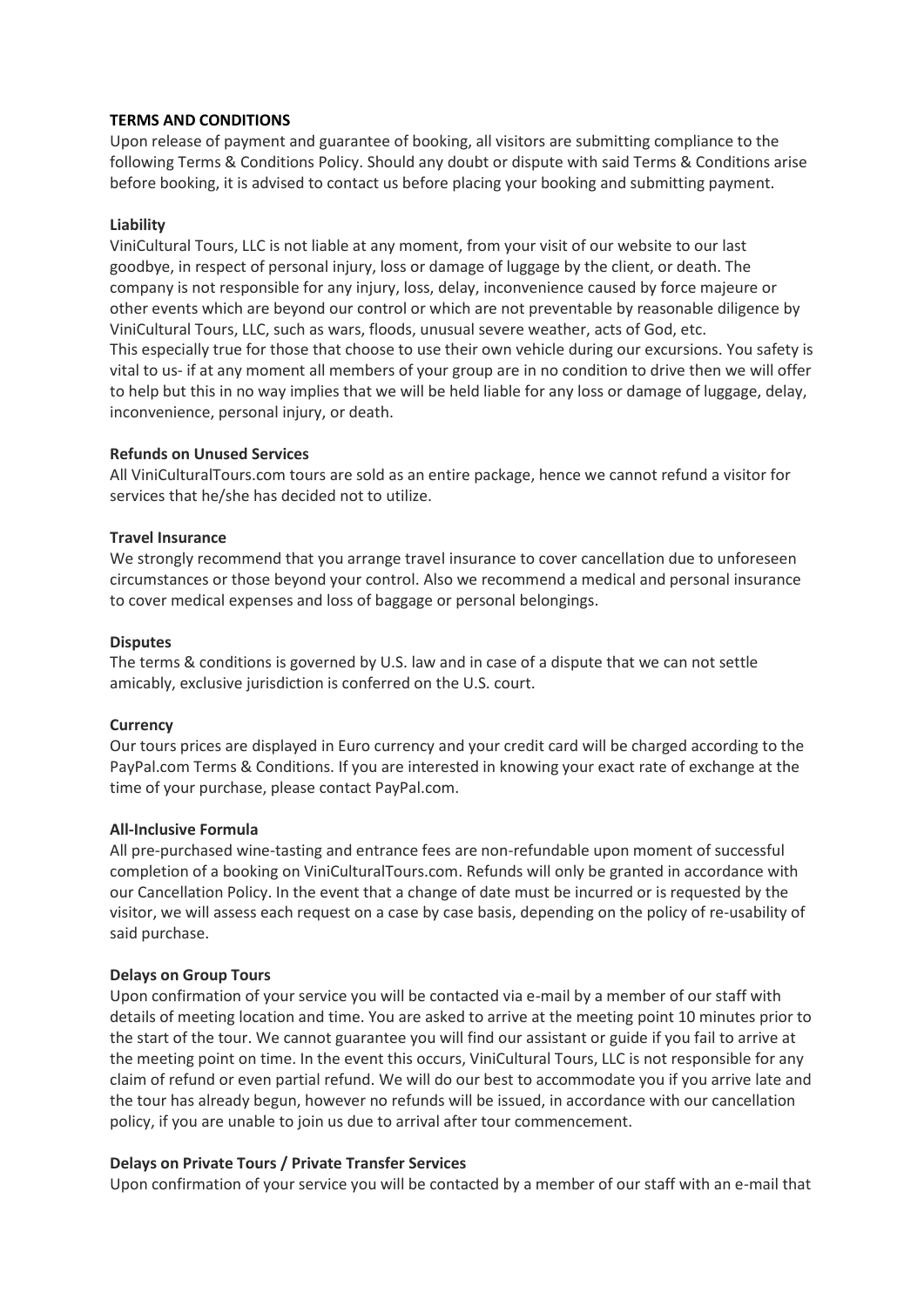details pick up location and time. If you anticipate you will be delayed for any reason, it is your responsibility to contact the number listed in your confirmation e-mail – ViniCultural Tours, LLC cannot guarantee that a rescheduled pick-up time or day will be possible at no additional charge.

# **Promotional Codes**

If you have a coupon code or qualify for one of our discounts, they must be applied BEFORE purchase. Contact us for more information. Retrospective discounting will be assessed only at VCT's discretion.

### **PRICING**

- All private itineraries require making a request for the desired date. Once agreed upon by VCT, requests will only be considered confirmed when the agreed deposit has been paid.
- The per person price for each group tour is on its description page, is limited to 6 people and must be paid in full at time of booking. The exception to this is if a tour is outsourced; in which case it is subject to the company used.
- All of our published prices include the expenses of lunch, entrances to museums (when necessary) and wine-tasting fees to any of the itineraries. The amounts are calculated in accordance to the expenses off each proposed itinerary, bearing in mind that some of the more exclusive vineyards have a heftier fee for tasting their wines.
- Since not everyone that participates in VCT experiences will drink wine, these prices are different for both alcoholic and non-alcoholic drinkers. Please email us at info@ViniCulturalTours.com for a separate quote if this is the case. In both cases water is included during the lunch; Other drinks are extra.
- Children under the age of 6 are free.
- Some people like to drive themselves but for those that prefer their is an added fee for a professional driver with appropriate luxury vehicle. The prices are dependent on time and distance.
- If you either already live in Italy or have decided to rent a vehicle while traveling in Italy is the reason we offer the opportunity to use your own vehicle. Just email us. The price we quote you will be based on expenses needed to meet you, travel time and the time it will take to complete the itinerary. Please take a look at our Liability clause of our Terms & Conditions for details outlining VCT's responsibilities.
- When deciding to add an extra vineyard (or two), the price listed for each itinerary will not only cover the fees of the actual wine tasting but also the extra hour that is estimated to be needed to complete the visit.
- We require the correct full payment in advance for all tours in order to secure your reservation.
- Stripe is our e-commerce portal. Your receipt will be sent to you instantly via email with subject similar to "Your ViniCultural Tours, LLC receipt [#1234-5678]" and from an email address similar to "receipts+Sf1aVHjPxUcJIpKvWCyV@stripe.com". Payment will be listed as "VINICULTURALTOURS" on your credit card statement.